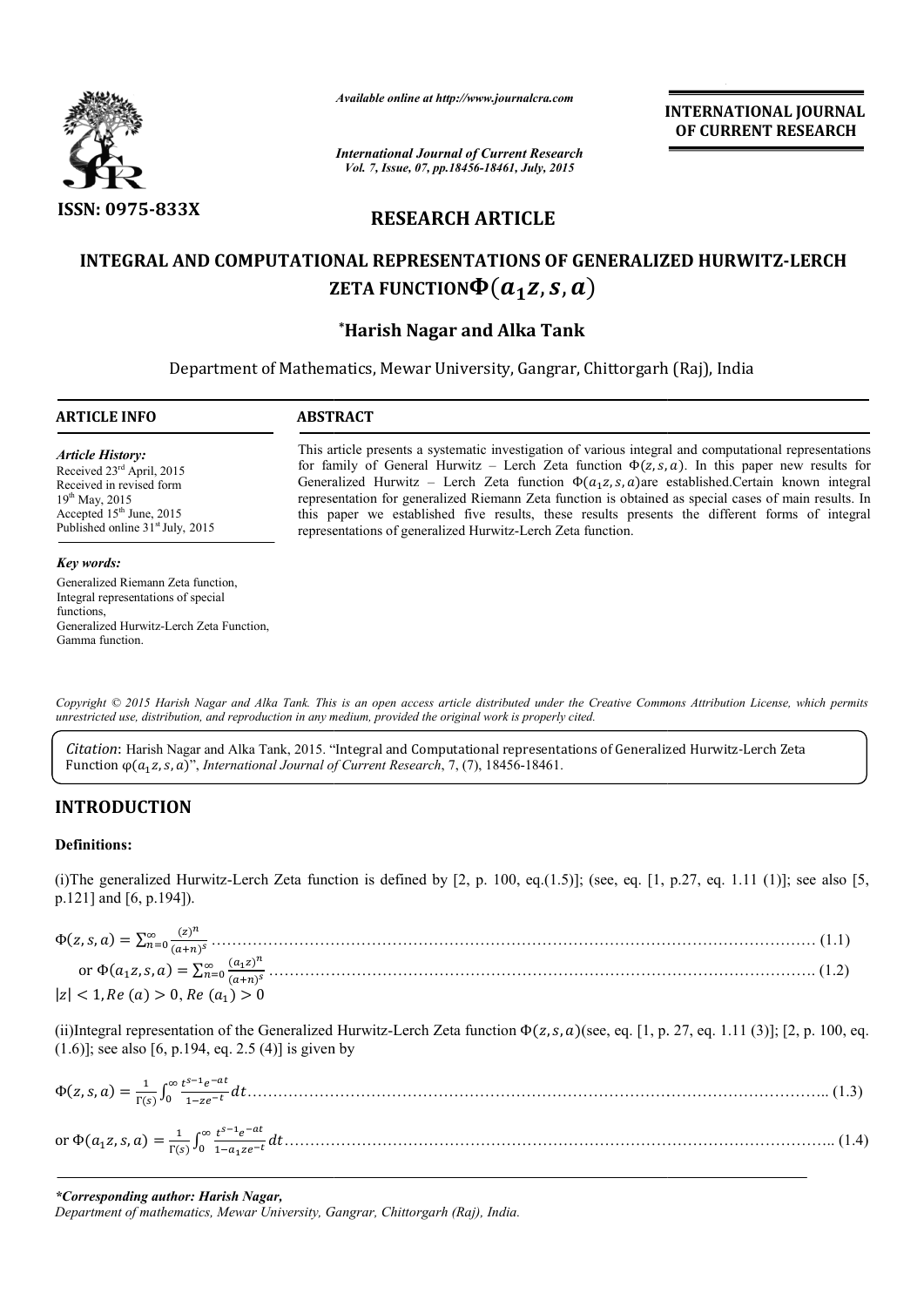(iii)The generalized Hurwitz-Lerch Zeta function defined in (1.1) reduce to Riemannian Zeta function $\zeta(s)$  for  $z = 1$ , the Hurwitz (or generalized) Zeta function  $\zeta(s, a)$  and Lerch Zeta function  $\ell_s(\xi)$  defined by (see, for details, [1, Chapter I]; [5, Chapter 2]; and  $[1, p. 27, eq. (1)].$ 

() = ∑ () = Φ(1, , 1); () > 1 …………………………………………………………………………………..… (1.5)

(, ) = ∑ () = Φ(1, , );(() > 1; ∈ ℂ\ ) …………………………………………………………………….. (1.6)

and 
$$
\ell_s(\xi) = \sum_{n=0}^{\infty} \frac{e^{2n\pi i \xi}}{(1+n)^s} \Phi(e^{2\pi i \xi}, s, 1); (Re(s) > 1; \xi \in \mathbb{R}),
$$
 (1.7)

(iv)The integral representation of Riemannian Zeta function [1, p. 32, eq. (1)].

ζ(, ) = () <sup>∫</sup> …………………………………………………………………………………………………….... (1.8)

 $Re(s) > 1,$  (a) > 0

(v)The Gamma function defined by [3, p. 884, eq. 8.312 (2)]

$$
\int_0^\infty e^{-px} x^{n-1} dx = \frac{\Gamma(n)}{p^n} \tag{1.9}
$$

### **Results Required**

The following results are required here (i) The Gamma function is defined by  $[3, p. 884, eq. 8.312(2)]$ 

Γ() = ∫ , () > 0, > 0………………………………………………………………………………. (1.10)

(ii)The sum of finite and infinite geometric progression are also required

(see,  $[3, p. 1, eq. (0.112); p. 8, eq. (0.231) (1)].$ 

$$
\sum_{k=1}^{n} aq^{k-1} = \frac{a(q^n - 1)}{q - 1} \tag{1.11}
$$
\n
$$
[q \neq 1]
$$
\n
$$
\sum_{k=0}^{n} aq^k = \frac{a}{1 - q}, \quad |q| < 1 \tag{1.12}
$$

### **Main Results**

We have established here the following five results, these results presents the different forms of integral representations of Generalized Hurwitz – Lerch Zeta function. Result – 1:

Φ(, , ) <sup>=</sup> () <sup>∫</sup> 1 <sup>−</sup> ()() () + () <sup>∫</sup> ()() …………………………………… (2.1) () > 1,|| < 1, () > 0, () > 0

In particular

$$
\Phi(a_1z, -s, a) = \frac{1}{\Gamma(-s)} \int_0^\infty \frac{t^{-s-1}e^{-at}}{1 - a_1ze^{-t}} \Big(1 - (a_1z)^{(r+1)}e^{-(r+1)t}\Big)dt + \frac{1}{\Gamma(-s)} \int_0^\infty \frac{t^{-s-1}e^{-at}}{1 - a_1ze^{-t}} (a_1z)^{r+1}e^{-(r+1)}dt \dots \dots \dots \dots \dots \dots \dots \dots \tag{2.2}
$$

 $Result - 2:$ 

$$
\Phi(a_1 z, s, a) = \frac{1}{\Gamma(s)} \int_0^\infty \frac{t^{s-1} e^{-at}}{1 - a_1 z e^{-t}} \left(1 - (a_1 z)^{(r+1)} e^{-(r+1)t}\right) dt + \frac{1}{\Gamma(s)} \int_0^\infty \frac{t^{s-1} e^{-at}}{1 - a_1 z e^{-t}} (a_1 z)^{r+1} e^{-(r+1)} (1 - (a_1 z)^k e^{-kt}) dt + \frac{1}{\Gamma(s)} \int_0^\infty \frac{t^{s-1} e^{-at}}{1 - a_1 z e^{-t}} (a_1 z)^{r+1} e^{-(r+1)} (1 - (a_1 z)^k e^{-kt}) dt + \frac{1}{\Gamma(s)} \int_0^\infty \frac{t^{s-1} e^{-at}}{1 - a_1 z e^{-t}} (a_1 z)^{r+1} e^{-(r+1)} (1 - (a_1 z)^k e^{-kt}) dt + \frac{1}{\Gamma(s)} \int_0^\infty \frac{t^{s-1} e^{-at}}{1 - a_1 z e^{-t}} (a_1 z)^{r+1} e^{-(r+1)} (1 - (a_1 z)^k e^{-kt}) dt + \frac{1}{\Gamma(s)} \int_0^\infty \frac{t^{s-1} e^{-at}}{1 - a_1 z e^{-t}} (a_1 z)^{r+1} e^{-(r+1)} (1 - (a_1 z)^k e^{-kt}) dt + \frac{1}{\Gamma(s)} \int_0^\infty \frac{t^{s-1} e^{-at}}{1 - a_1 z e^{-t}} (1 - (a_1 z)^k e^{-kt}) dt + \frac{1}{\Gamma(s)} \int_0^\infty \frac{t^{s-1} e^{-at}}{1 - a_1 z e^{-t}} (1 - (a_1 z)^k e^{-kt}) dt + \frac{1}{\Gamma(s)} \int_0^\infty \frac{t^{s-1} e^{-at}}{1 - a_1 z e^{-t}} (1 - (a_1 z)^k e^{-kt}) dt + \frac{1}{\Gamma(s)} \int_0^\infty \frac{t^{s-1} e^{-at}}{1 - a_1 z e^{-t}} (1 - (a_1 z)^k e^{-kt}) dt + \frac{1}{\Gamma(s)} \int_0^\infty \frac{t^{s-1} e^{-at}}{1 - a_1 z e^{-t}} (1 - (a_1 z)^k e^{-kt}) dt + \frac{1}{\Gamma(s)} \int_0^\infty \frac{t^{s-1} e^{-at}}{
$$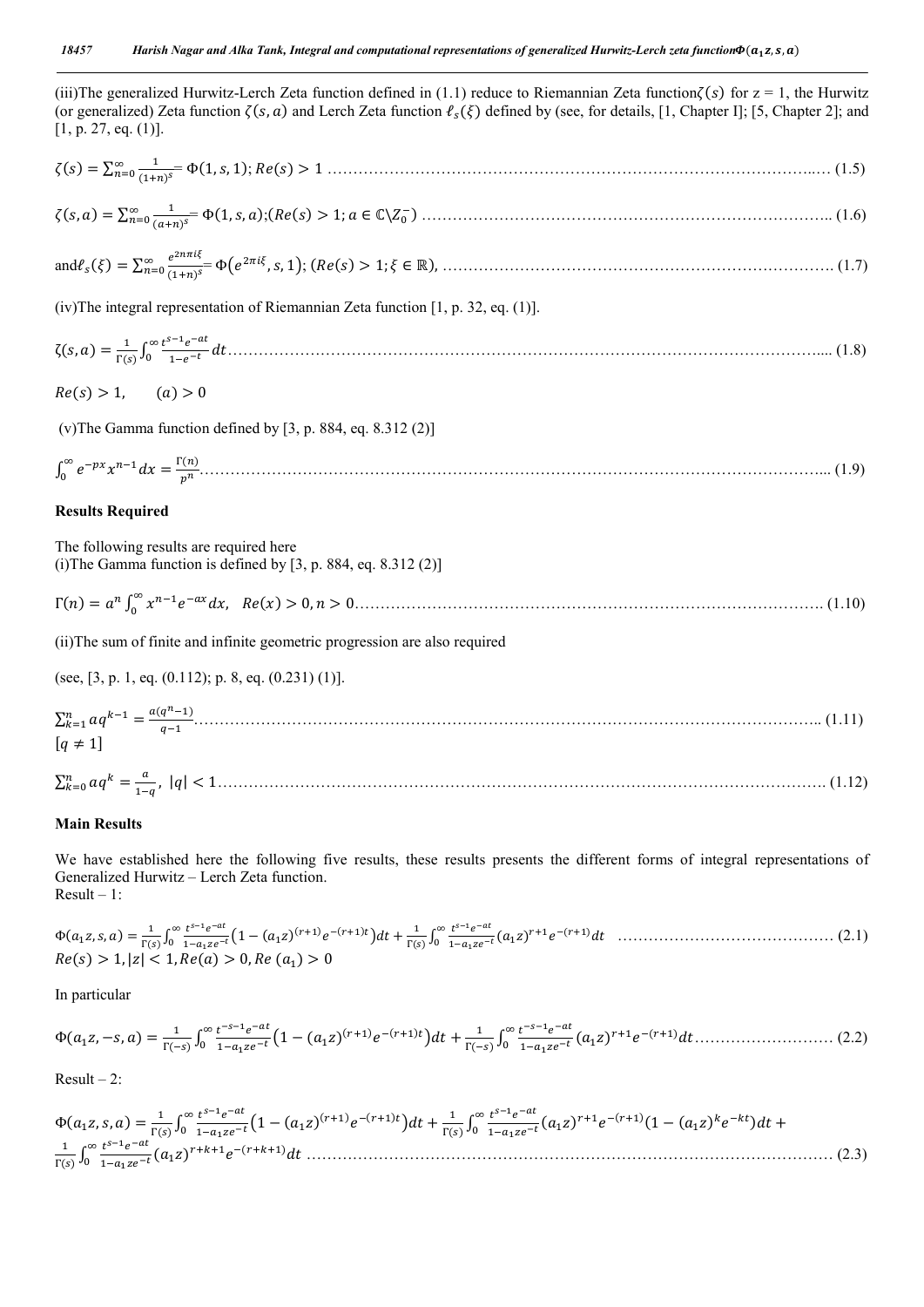Provided that,  $Re(s) > 1, |z| < 1, Re(a) > 0, r \in Z_0^+, k \in Z^+$ In particular

$$
\Phi(a_1z, -s, a) = \frac{1}{\Gamma(-s)} \int_0^\infty \frac{t^{-s-1}e^{-at}}{1-a_1ze^{-t}} \left(1 - (a_1z)^{(r+1)}e^{-(r+1)t}\right)dt + \frac{1}{\Gamma(-s)} \int_0^\infty \frac{t^{-s-1}e^{-at}}{1-a_1ze^{-t}} (a_1z)^{r+1}e^{-(r+1)}(1 - (a_1z)^ke^{-kt})dt + \frac{1}{\Gamma(-s)} \int_0^\infty \frac{t^{-s-1}e^{-at}}{1-a_1ze^{-t}} (a_1z)^{r+1}e^{-(r+1)}(1 - (a_1z)^ke^{-kt})dt + \frac{1}{\Gamma(-s)} \int_0^\infty \frac{t^{-s-1}e^{-at}}{1-a_1ze^{-t}} (a_1z)^{r+1}e^{-(r+1)}(1 - (a_1z)^ke^{-kt})dt + \frac{1}{\Gamma(-s)} \int_0^\infty \frac{t^{-s-1}e^{-at}}{1-a_1ze^{-t}} (1 - (a_1z)^ke^{-kt})dt + \frac{1}{\Gamma(-s)} \int_0^\infty \frac{t^{-s-1}e^{-at}}{1-a_1ze^{-t}} (1 - (a_1z)^ke^{-kt})dt + \frac{1}{\Gamma(-s)} \int_0^\infty \frac{t^{-s-1}e^{-at}}{1-a_1ze^{-t}} (1 - (a_1z)^ke^{-kt})dt + \frac{1}{\Gamma(-s)} \int_0^\infty \frac{t^{-s-1}e^{-at}}{1-a_1ze^{-t}} (1 - (a_1z)^ke^{-kt})dt + \frac{1}{\Gamma(-s)} \int_0^\infty \frac{t^{-s-1}e^{-at}}{1-a_1ze^{-t}} (1 - (a_1z)^ke^{-kt})dt + \frac{1}{\Gamma(-s)} \int_0^\infty \frac{t^{-s-1}e^{-at}}{1-a_1ze^{-t}} (1 - (a_1z)^ke^{-kt})dt + \frac{1}{\Gamma(-s)} \int_0^\infty \frac{t^{-s-1}e^{-at}}{1-a_1ze^{-t}} (1 - (a_1z)^ke^{-kt})dt + \frac{1}{\Gamma(-s)} \int_0^\infty \frac{t^{-s-1}e^{-at}}{1-a_1ze^{-t}} (1 - (a_1z)^ke^{-kt})dt + \frac{1}{\Gamma(-s)} \int_0^\infty \frac{t^{-s-1}e^{-at}}{1
$$

Where  $Re(s) < -1$ 

 $Result - 3:$ 

 $\Phi(a_1 z, s, a) = \sum_{k=0}^{\infty} \frac{(a_1 z)^{\frac{k(k+1)}{2}}}{\Gamma(s)}$  $\Gamma(s)$  $\sum_{k=0}^{\infty} \frac{(a_1 z)^{\frac{k(k+1)}{2}}}{\Gamma(s)} \int_0^{\infty} \frac{t^{s-1} e^{-\left[a+\frac{k(k+1)}{2}\right]t}}{1-a_1 z e^{-t}} \left(1-(a_1 z)^{(k+1)} e^{-(k+1)t}\right) dt \dots \dots \dots \dots \dots \dots \dots \dots \dots \dots \tag{2.5}$  $Re(s) > 1, |z| < 1, Re(a) > 0$ 

In particular

Φ(, −, ) <sup>=</sup> <sup>∑</sup> () () () <sup>∫</sup> () 1 <sup>−</sup> ()() () ……………………………………………. (2.6)

Where  $Re(s) < -1$ 

Result –  $4$ <sup>.</sup>

 $\Phi(a_1 z, s, a) = \frac{1}{\Gamma(s)} \int_0^\infty \frac{t^{s-1} e^{-at}}{1 - (a_1 z)^2 e^{-2t}} dt + \frac{(a_1 z)}{\Gamma(s)} \int_0^\infty \frac{t^{s-1} e^{-(a+1)t}}{1 - (a_1 z)^2 e^{-2t}} dt$  $\int_0^{\infty} \frac{t^{s-1}e^{-at}}{1-(a_1z)^2e^{-2t}}dt + \frac{(a_1z)}{\Gamma(s)} \int_0^{\infty} \frac{t^{s-1}e^{-(a+1)t}}{1-(a_1z)^2e^{-2t}}dt$  $Re(s) > 1, |z| < 1, Re(a) >$ 

### In particular

Φ(, −, ) <sup>=</sup> () <sup>∫</sup> () <sup>+</sup> () () <sup>∫</sup> () () ……………………………………………………………. (2.8) () < −1, || < 1, () > 0,

Result – 5: Φ(, , ) <sup>=</sup> () <sup>∑</sup> ()() (1 − ()) …………………………………………………………….. (2.9)

$$
Re(s) > 1, p \in z^+, |z| < 1, Re(a) > 0,
$$

In particular

Φ(, −, ) <sup>=</sup> () <sup>∑</sup> ()() (1 − ()) ………………………………………………………… (2.10)

Where  $Re(s) < -1$ 

Prof of (2.1) and (2.2)

To prove the result in (2.1) we have the generalized Zeta function defined in (1.2)

$$
\Phi(a_1 z, s, a) = \sum_{n=0}^{\infty} \frac{(a_1 z)^n}{(a+n)^s}
$$

It can be written in the following form

Φ(, , ) <sup>=</sup> <sup>∑</sup> () () <sup>+</sup> <sup>∑</sup> () () …………………………………………………………………………………. (2.11)

On using the definition of Gamma function and changing the order of summation and integration, we have

Φ(, , ) <sup>=</sup> () <sup>∫</sup> {∑ () } <sup>+</sup> () <sup>∫</sup> {∑ () } ……………………….. (2.12) On summing the inner series in view of  $(1.11)$  and  $(1.12)$ , we at once arrive at the desired result in  $(2.1)$ . The result in  $(2.2)$  is obtained on replacing s by  $-s$  in  $(2.1)$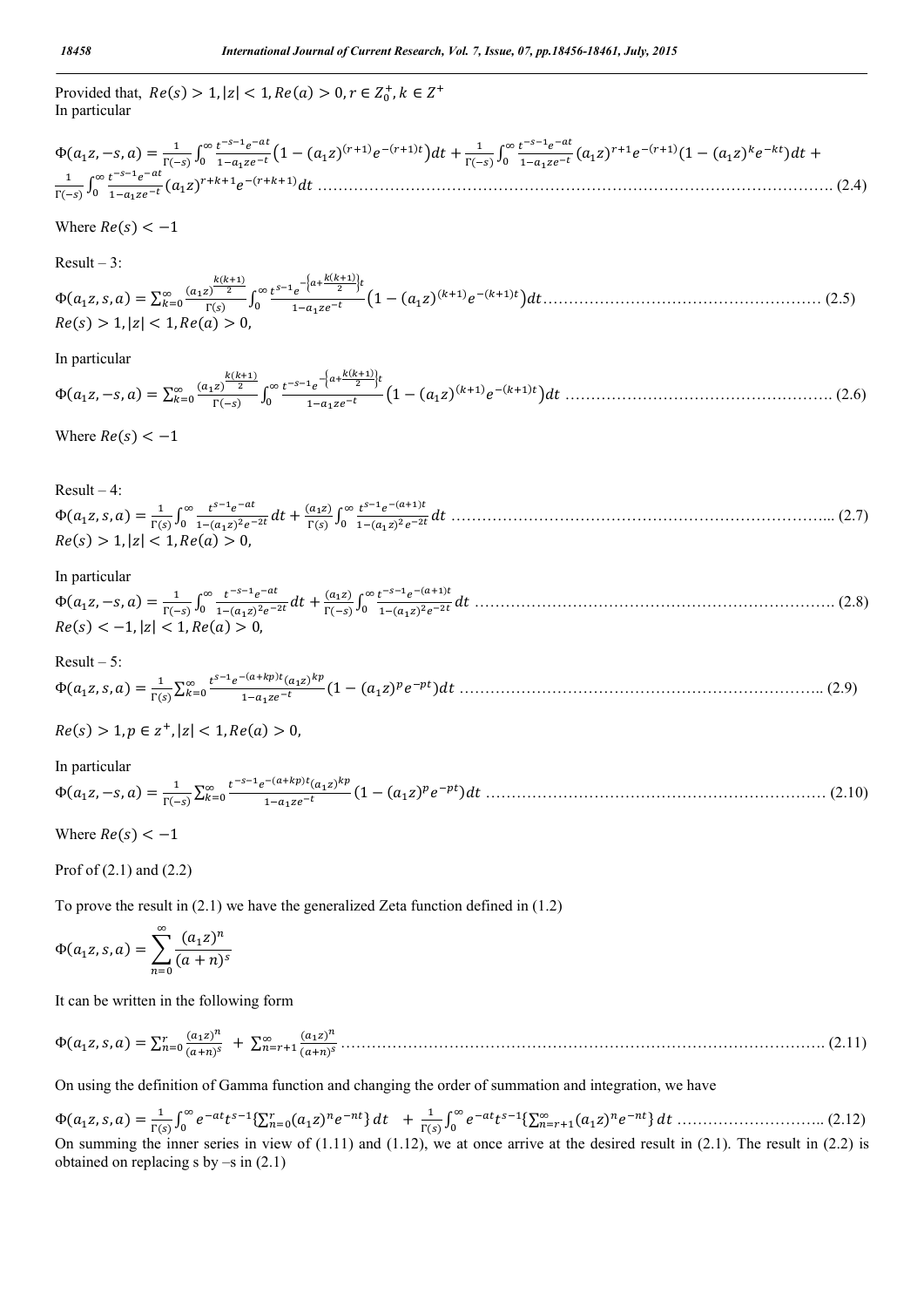### Prof of (2.3) and (2.4)

From result of (2.1)

<sup>∑</sup> () () <sup>=</sup> () <sup>∫</sup> 1 <sup>−</sup> ()() () …………………………………………………………………... (2.13)

In the same way as the proof of  $(2.1)$ , we have

<sup>∑</sup> () () <sup>=</sup> <sup>∑</sup> () () <sup>∫</sup> ………………………………………………………………………… (2.14)

Changing the order of summation and integration than using the result in (1.11) we have

<sup>∑</sup> () () <sup>=</sup> () <sup>∫</sup> ()() () (1 <sup>−</sup> ()) ………………………………………………………. (2.15)

And

$$
\sum_{n=r+k+1}^{\infty} \frac{(a_1 z)^n}{(a+n)^s} = \sum_{n=r+1}^{r+k} \frac{(a_1 z)^n}{\Gamma(s)} \int_{0}^{\infty} e^{-at} t^{s-1} e^{-nt} dt
$$

Changing the order of summation and integration, we have

$$
\sum_{n=r+k+1}^{\infty} \frac{(a_1 z)^n}{(a+n)^s} = \frac{1}{\Gamma(s)} \int_{0}^{\infty} e^{-at} t^{s-1} \left\{ \sum_{n=r+k+1}^{\infty} (a_1 z)^n e^{-nt} \right\} dt
$$

on using the result in (1.12)

<sup>∑</sup> () () <sup>=</sup> () <sup>∫</sup> ()() () …………………………………………………………………….. (2.16)

We have (2.3) after summing (2.13), (2.15) and (2.16) since

$$
\Phi(a_1 z, s, a) = \left(\sum_{n=0}^r + \sum_{n=r+1}^{r+k} + \sum_{n=r+k+1}^{\infty} \right) \frac{(a_1 z)^n}{(a+n)^s}
$$
  
(r \in z\_0^+), k \in z^+

The result in  $(2.4)$  is obtained on replacing s by –s in  $(2.3)$ Prof of (2.5) and (2.6)

In the right part of  $(1.1)$  put n=0 and using of definition of Gamma function we get

 <sup>=</sup> () <sup>∫</sup> ………………………………………………………………………………………………………... (2.17)

And

$$
\sum_{n=1}^{2} \frac{(a_1 z)^n}{(a+n)^s} = \frac{a_1 z}{(a+1)^s} + \frac{(a_1 z)^2}{(a+2)^s}
$$
  
\n
$$
\sum_{n=1}^{2} \frac{(a_1 z)^n}{(a+n)^s} = \frac{a_1 z}{\Gamma(s)} \int_{0}^{\infty} e^{-(a+1)t} t^{s-1} dt + \frac{(a_1 z)^2}{\Gamma(s)} \int_{0}^{\infty} e^{-(a+2)t} t^{s-1} dt
$$
  
\n
$$
\sum_{n=1}^{2} \frac{(a_1 z)^n}{(a+n)^s} = \frac{a_1 z}{\Gamma(s)} \int_{0}^{\infty} e^{-(a+1)t} t^{s-1} \left\{ \frac{1 + a_1 z e^{-t}}{1 - a_1 z e^{-t}} \right\} (1 - a_1 z e^{-t}) dt
$$
  
\n
$$
\sum_{n=1}^{2} \frac{(a_1 z)^n}{(a+n)^s} = \frac{a_1 z}{\Gamma(s)} \int_{0}^{\infty} e^{-(a+1)t} t^{s-1} \left\{ \frac{1 - (a_1 z)^2 e^{-2t}}{1 - a_1 z e^{-t}} \right\} dt \dots
$$
\n(2.18)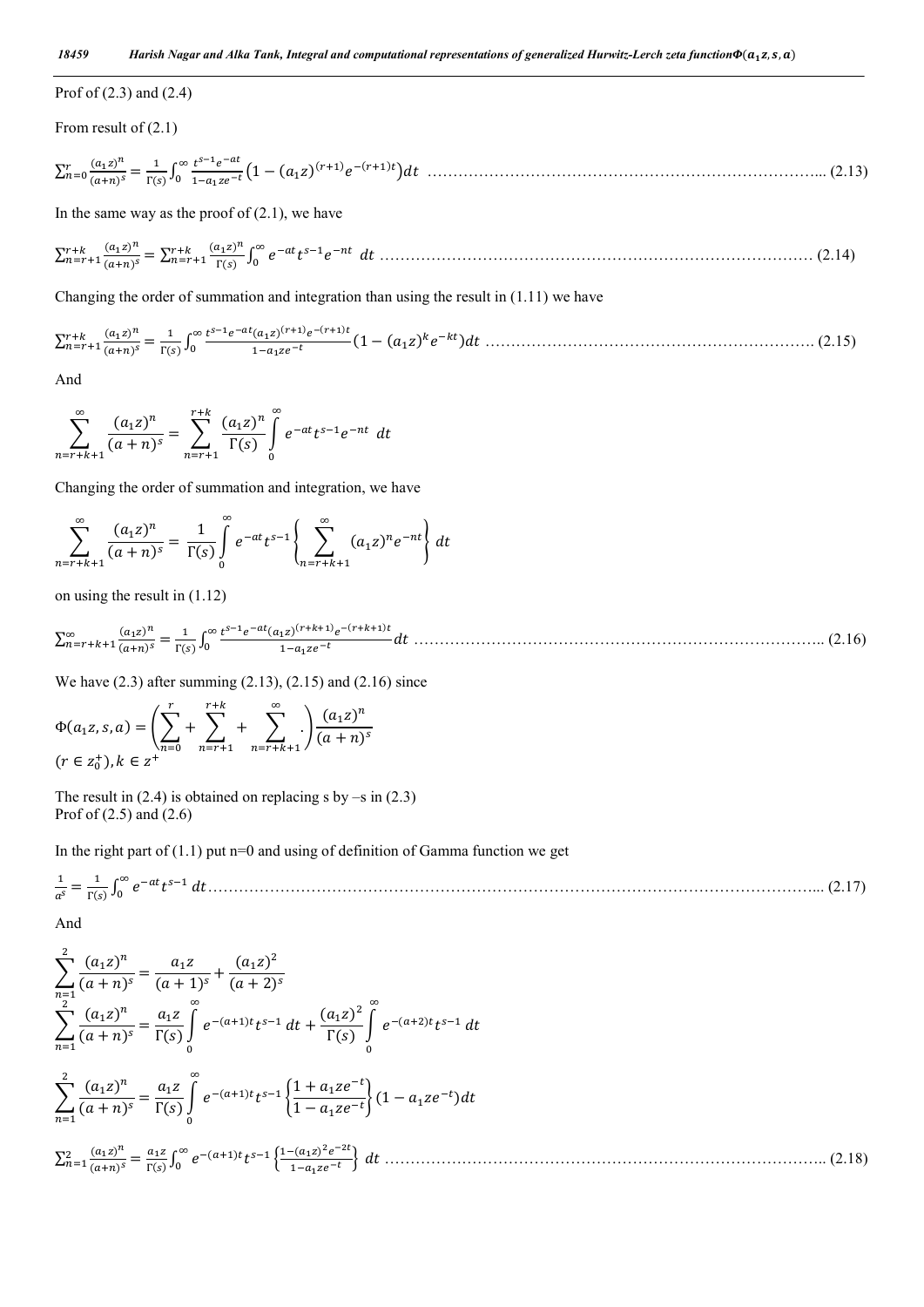### Similarly

$$
\sum_{n=3}^{5} \frac{(a_1 z)^n}{(a+n)^s} = \frac{(a_1 z)^3}{\Gamma(s)} \int_0^\infty e^{-(a+3)t} t^{s-1} \left\{ \frac{1 - (a_1 z)^3 e^{-3t}}{1 - a_1 z e^{-t}} \right\} dt \dots
$$
\n
$$
\sum_{n=6}^{9} \frac{(a_1 z)^n}{(a+n)^s} = \frac{(a_1 z)^n}{\Gamma(s)} \int_0^\infty e^{-(a+6)t} t^{s-1} \left\{ \frac{1 - (a_1 z)^4 e^{-4t}}{1 - a_1 z e^{-t}} \right\} dt \dots
$$
\n(2.20)

And so on for  $a > 0$  and  $Re(s) > 1$ , then after the summing up (2.19) and (2.20) on wards. We get (2.5) Since

$$
\Phi(a_1 z, s, a) = \left(\sum_{n=0}^{0} + \sum_{n=1}^{2} + \sum_{n=3}^{5} + \sum_{n=6}^{9} + \dots\right) \frac{(a_1 z)^n}{(a + n)^s}
$$

The result in  $(2.6)$  is obtained on replacing s by  $-$ s in  $(2.5)$ Prof of (2.7) and (2.8)

To prove the result in  $(2.7)$ , we can be written  $(1.2)$  in the following form

Φ(, , ) <sup>=</sup> <sup>∑</sup> () () <sup>+</sup> <sup>∑</sup> () () ………………………………………………………………………………. (2.21)

On using (1.10), we have

Φ(, , ) = ∑ () () <sup>∫</sup> () <sup>+</sup> <sup>∑</sup> () () <sup>∫</sup> () …………………..… (2.22)

Changing the order of summation and integration

$$
\Phi(a_1 z, s, a) = \frac{1}{\Gamma(s)} \int_0^\infty e^{-at} t^{s-1} \{\sum_{m=0}^\infty (a_1 z e^{-t})^{2m}\} dt + \frac{1}{\Gamma(s)} \int_0^\infty e^{-at} t^{s-1} \{\sum_{m=0}^\infty (a_1 z e^{-t})^{2m+1}\} dt \dots \dots \dots \dots \dots \dots \dots \dots \dots \tag{2.23}
$$

On summing the inner series in view of  $(1.12)$ , we at once arrive the desired result in  $(2.7)$ The result in  $(2.8)$  is obtained on replacing s by –s in  $(2.7)$ 

Prof of (2.9) and (2.10) To prove the result in (2.9), we can write

$$
\sum_{n=0}^{p-1} \frac{(a_1 z)^n}{(a+n)^s} = \sum_{n=0}^{p-1} \frac{(a_1 z)^n}{\Gamma(s)} \int_0^\infty e^{-(a+n)t} t^{s-1} dt
$$
 (2.24)

Changing the order of summation and integration and after using (1.11), we have

<sup>∑</sup> () () <sup>=</sup> () <sup>∫</sup> ……………………………………………………………………………….. (2.25)

Similarly

$$
\sum_{n=p}^{2p-1} \frac{(a_1 z)^n}{(a+n)^s} = \sum_{n=p}^{2p-1} \frac{(a_1 z)^n}{\Gamma(s)} \int_0^\infty e^{-(a+n)t} t^{s-1} dt
$$
  

$$
\sum_{n=p}^{2p-1} \frac{(a_1 z)^n}{(a+n)^s} = \frac{1}{\Gamma(s)} \int_0^\infty e^{-at} t^{s-1} \left\{ \sum_{n=p}^{2p-1} (a_1 z e^{-t})^n \right\} dt
$$
...(2.26)

On using (1.11)

$$
\sum_{n=p}^{2p-1} \frac{(a_1 z)^n}{(a+n)^s} = \frac{1}{\Gamma(s)} \int_0^\infty e^{-(a+p)t} t^{s-1} \left\{ \frac{(a_1 z)^p [(1-(a_1 z e^{-t})^p]]}{1-a_1 z e^{-t}} \right\} dt \dots
$$
\nAnd\n
$$
\sum_{n=2p}^{3p-1} \frac{(a_1 z)^n}{(a+n)^s} = \frac{1}{\Gamma(s)} \int_0^\infty e^{-(a+2p)t} t^{s-1} \left\{ \frac{(a_1 z)^{2p} [(1-(a_1 z e^{-t})^p]]}{1-a_1 z e^{-t}} \right\} dt \dots
$$
\n(2.28)